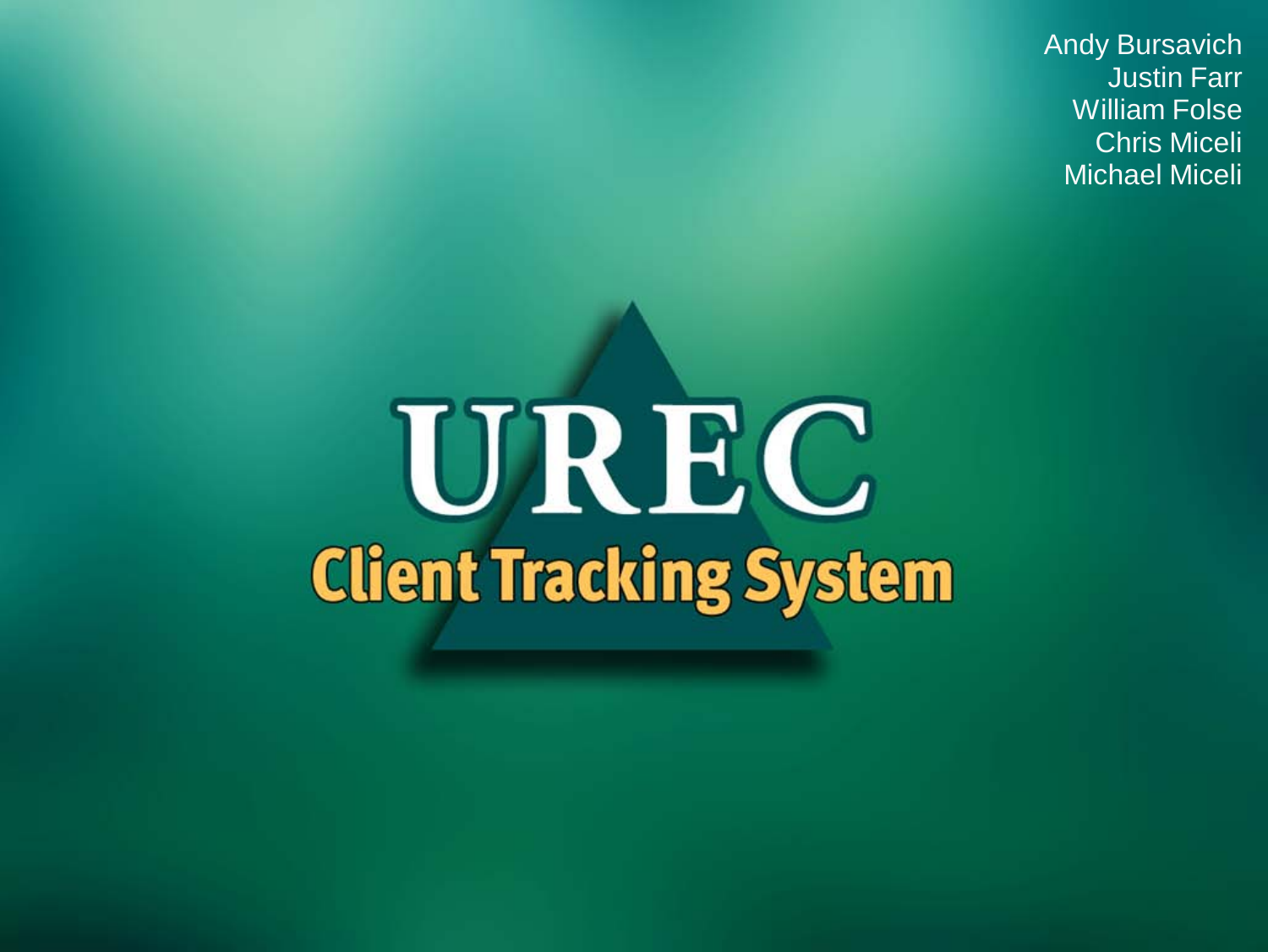### Introduction

- The Urban Restoration Enhancement Corporation (UREC) is a not-for-profit organization that specializes in affordable housing, education, training, and social and economic development
- Our project deals with a program of UREC's that educates entrepreneurs about ways to start and maintain a successful business
- As a non-profit organization, UREC's funding comes primarily from state and federal governmental grants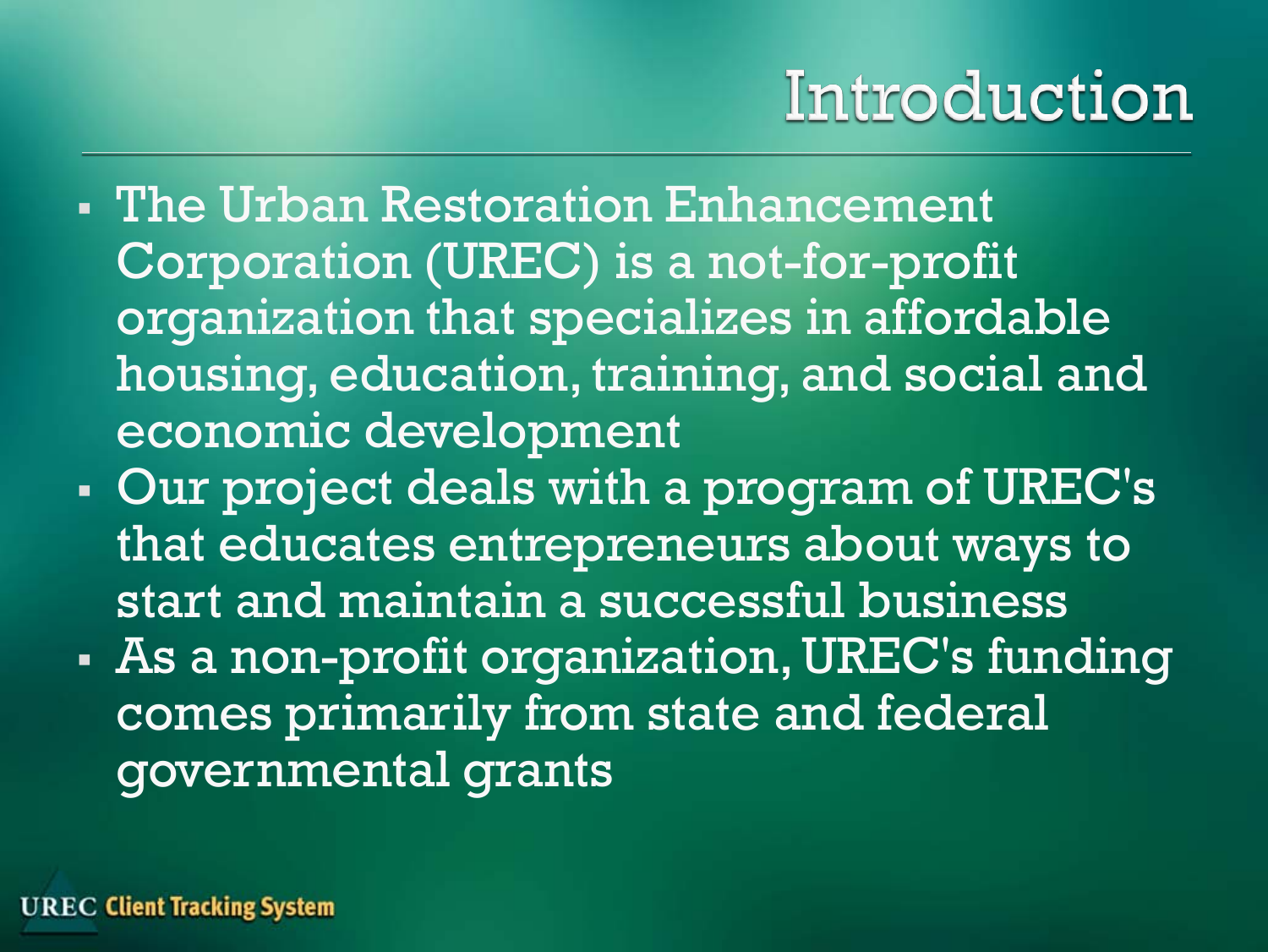### Problem

 Currently, there are no mechanisms in place at UREC to produce documentation about outcomes, measurements, or feasibility of UREC's services in an effective manner. Currently UREC has to look through many binders and this does not allow UREC to easily see trends or patterns that could be useful in enhancing their service. Because UREC's funding is reliant upon grants, their current situation is limiting their ability to receive said grants, which in turn limits their ability to create and maintain new programs to serve the community.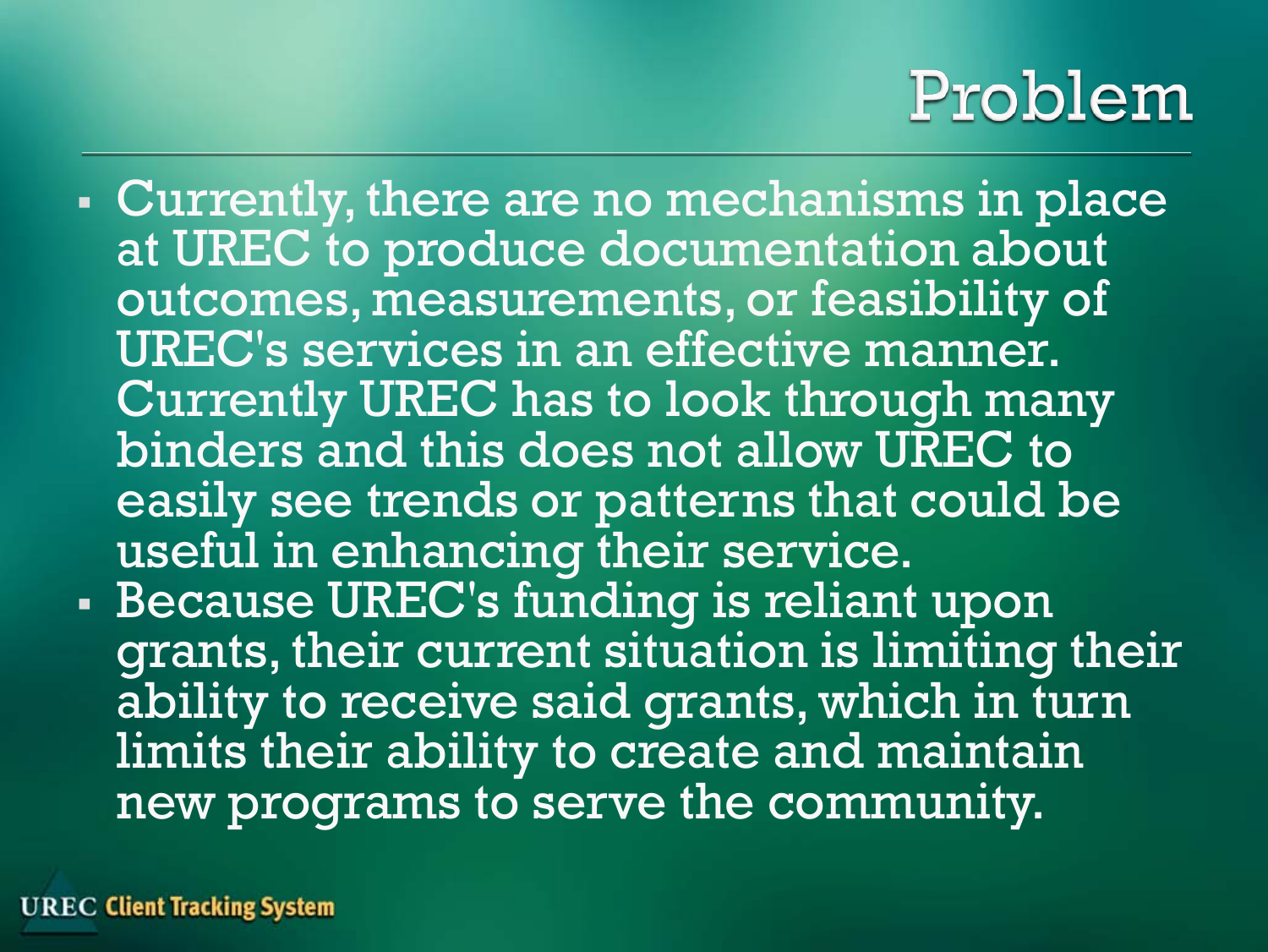

- Accessible from anywhere
- Simple interface
- Represent information in a graphical format
- Catalog courses and student information
- Provide accountability information for grant proposals
- Integrate with infrastructure at UREC facility
- Unambiguously attempt to report on success
- Generate reports
- Print reports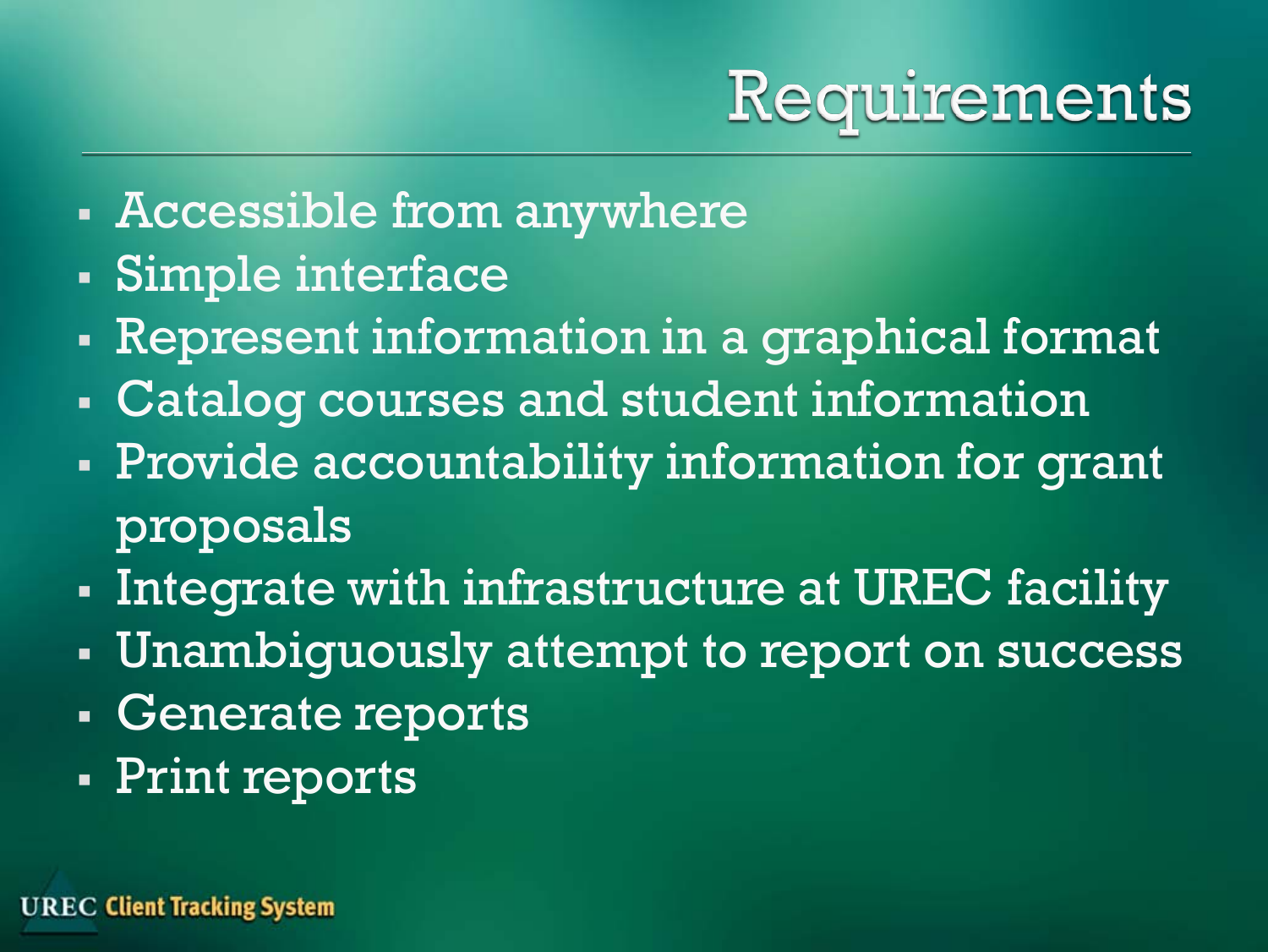### Solution

- **Our project is designed to track and** produce data on this service that may be used to measure program outcomes.
- Features
	- Online access
	- **Course management (Registration process)**
	- Tracking of follow-ups
	- Advanced search
	- **Report generation**
- Specifics
	- ASP.NET
	- Microsoft SQL Server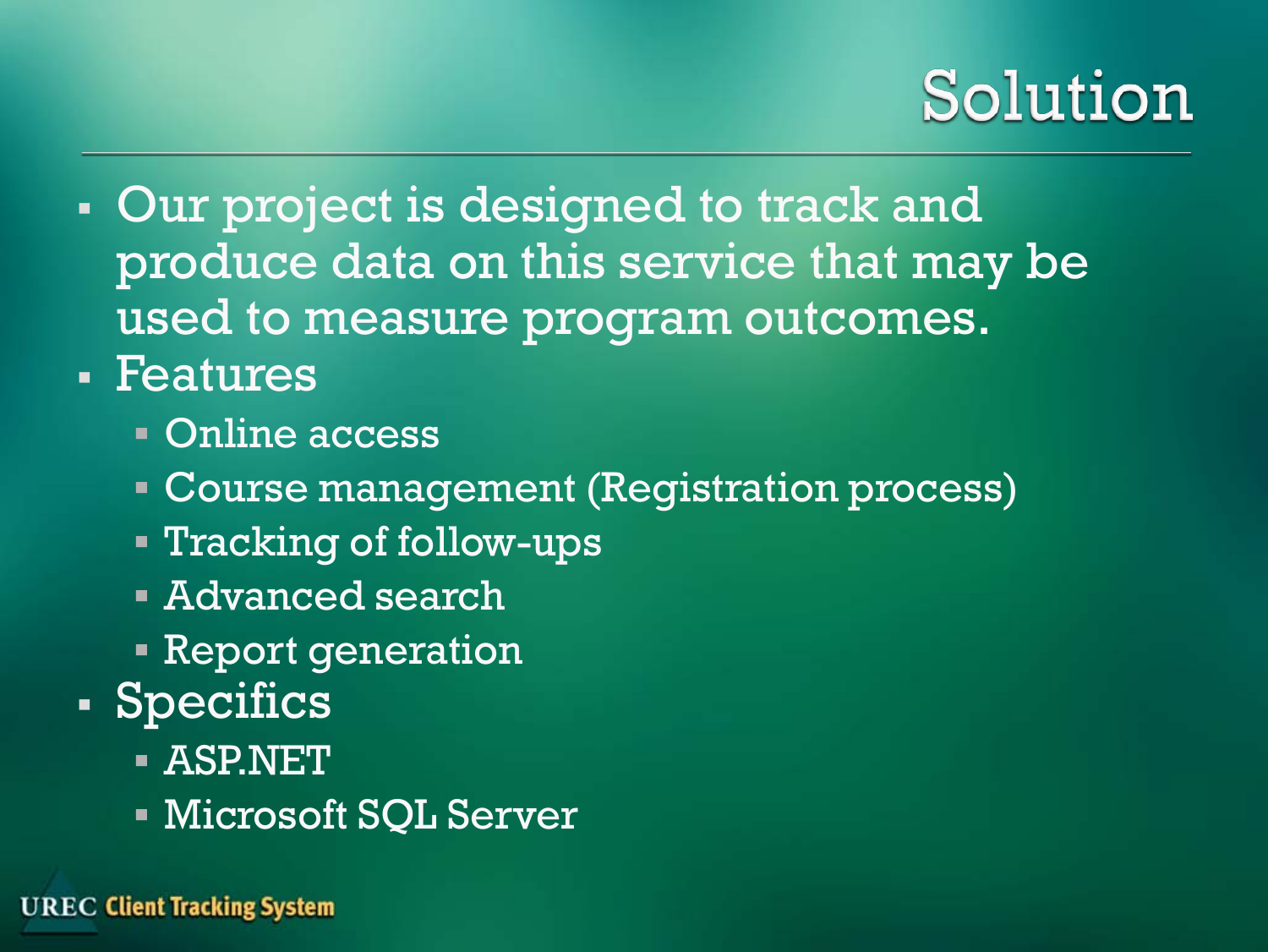# Implementation

#### Database

#### Students

- Business model
- Financial information
- Courses
- Businesses
	- Follow Ups

#### Website

- Interacts with database
- Provides all necessary functionality
- Simple user interface
- **Generate graphical reports**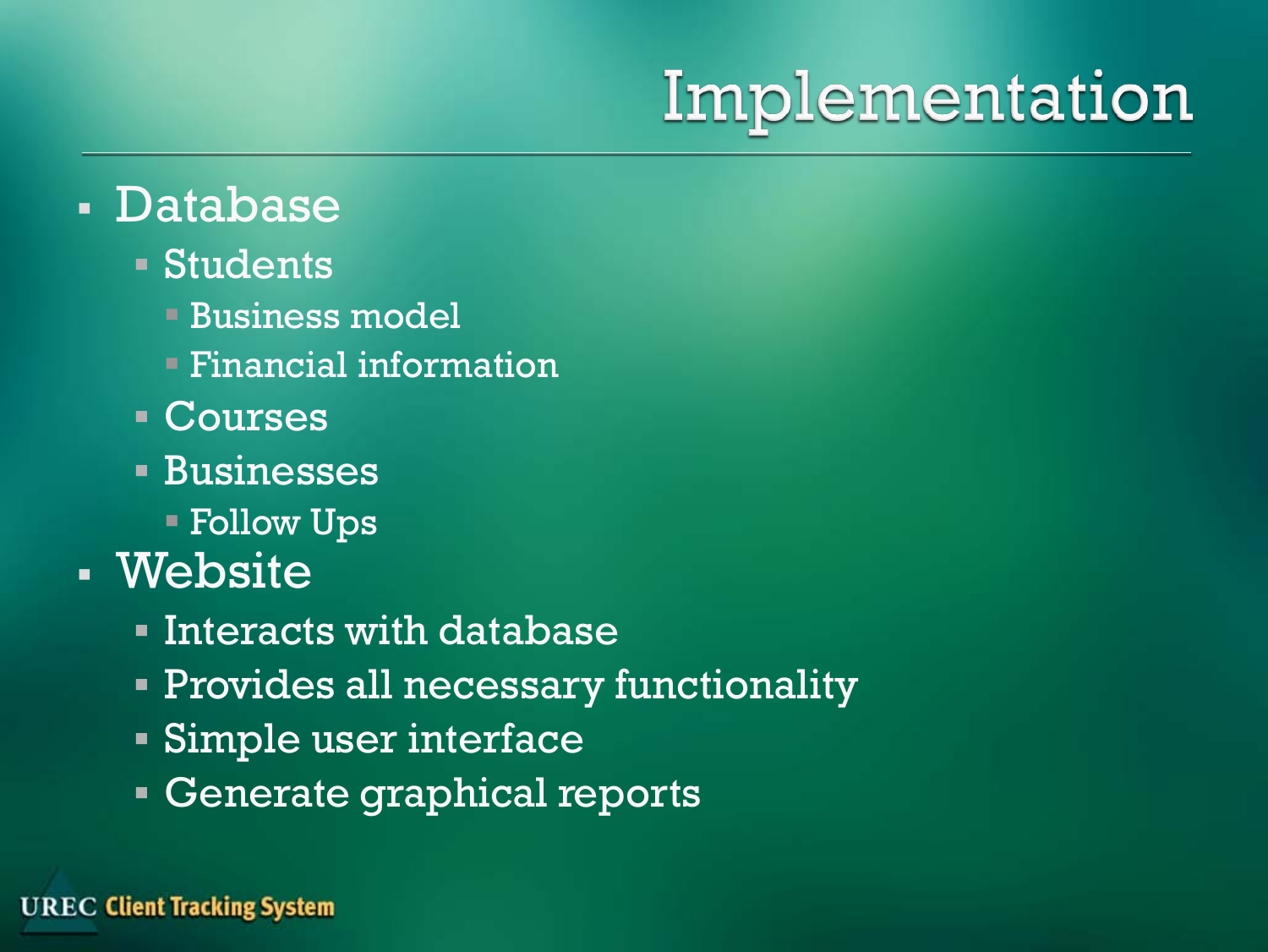# **Necessary Tools**

#### View



**- Host** W. NET



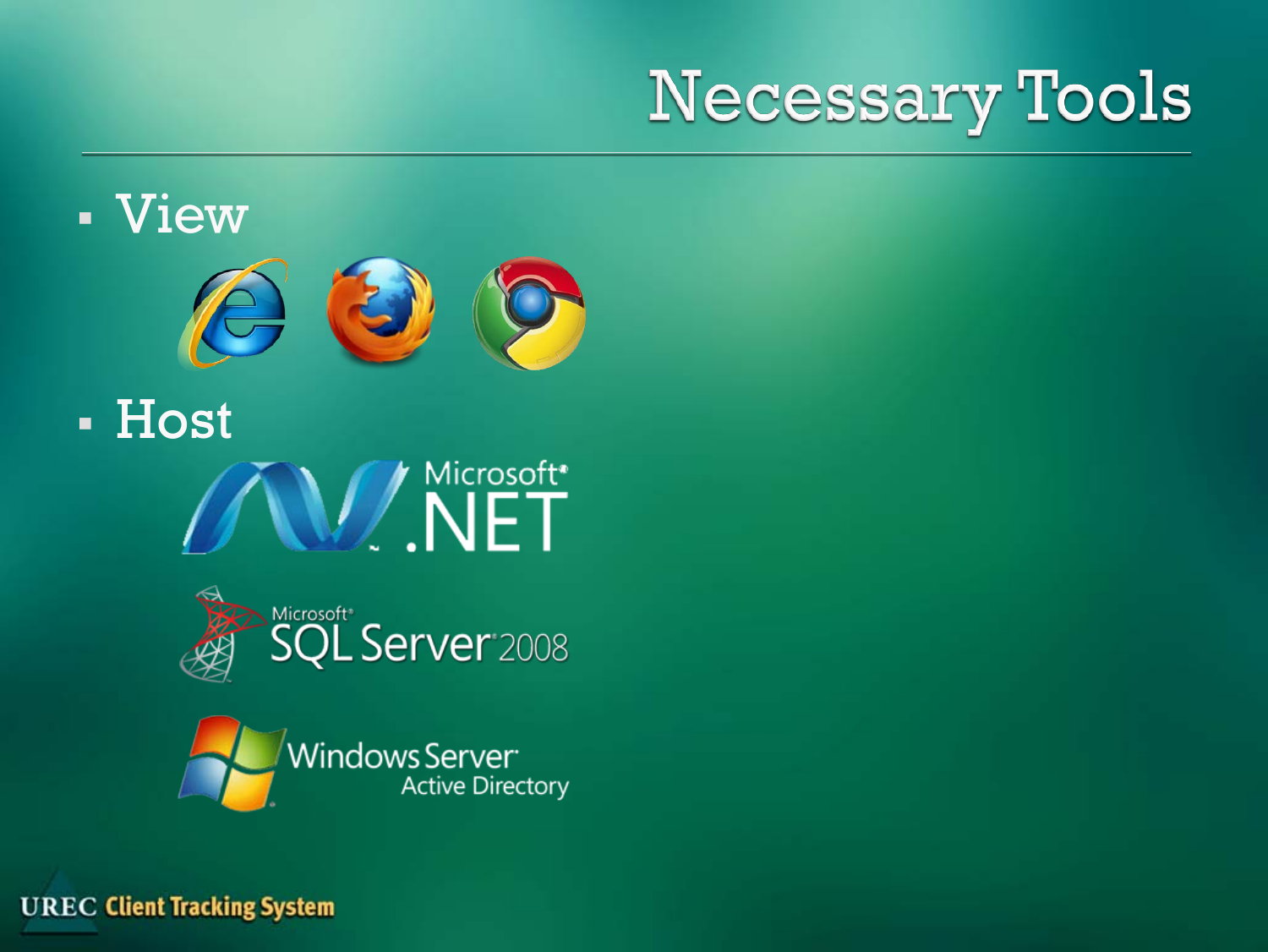# **Final Entity-Relationship Diagram**

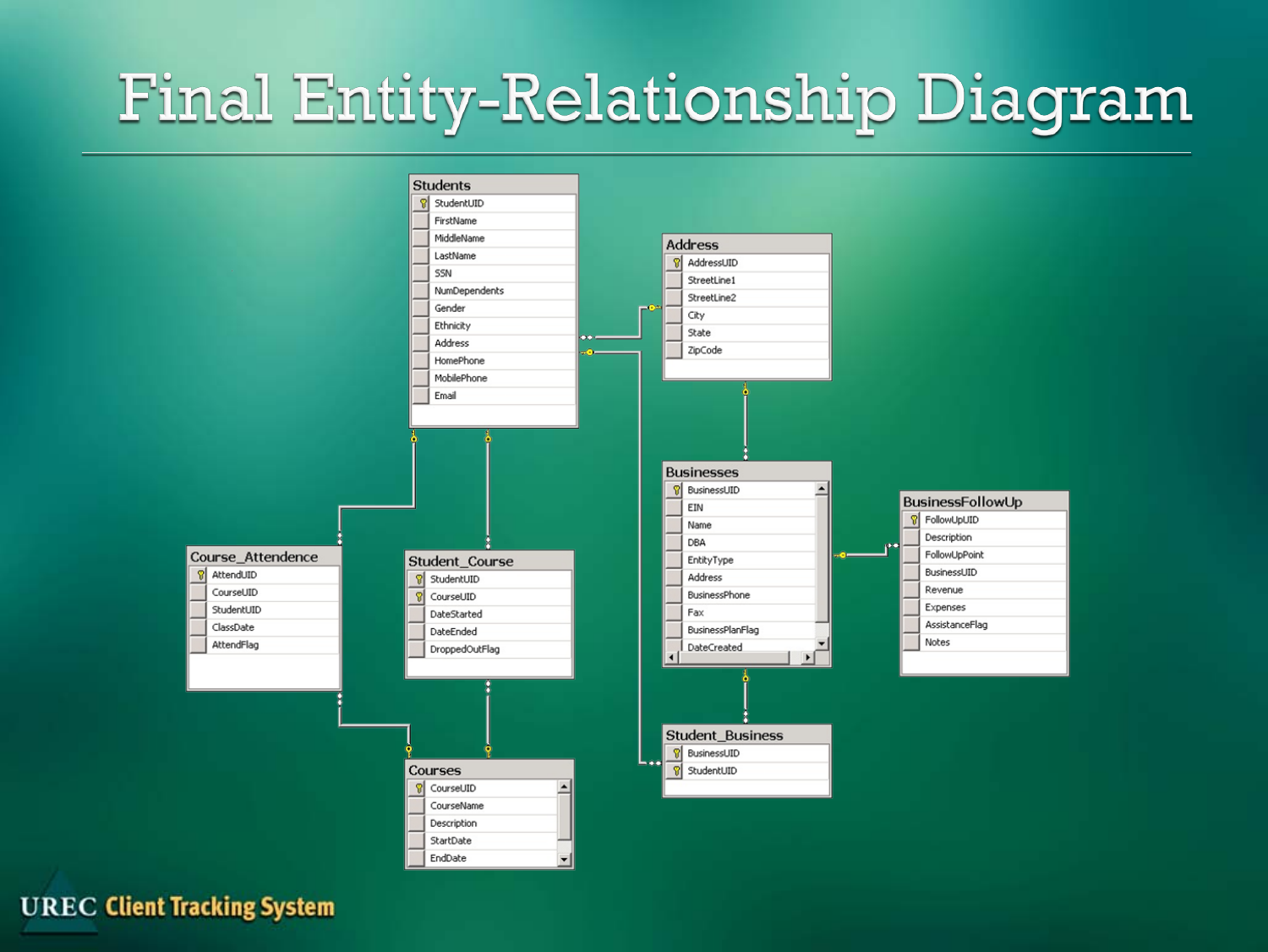

- Over 180 e-mails sent
- Met as a group 10 times
- Met with Mrs. Joyce 5 times
- Worked together over Microsoft Server Remote Control
- Called each other many times

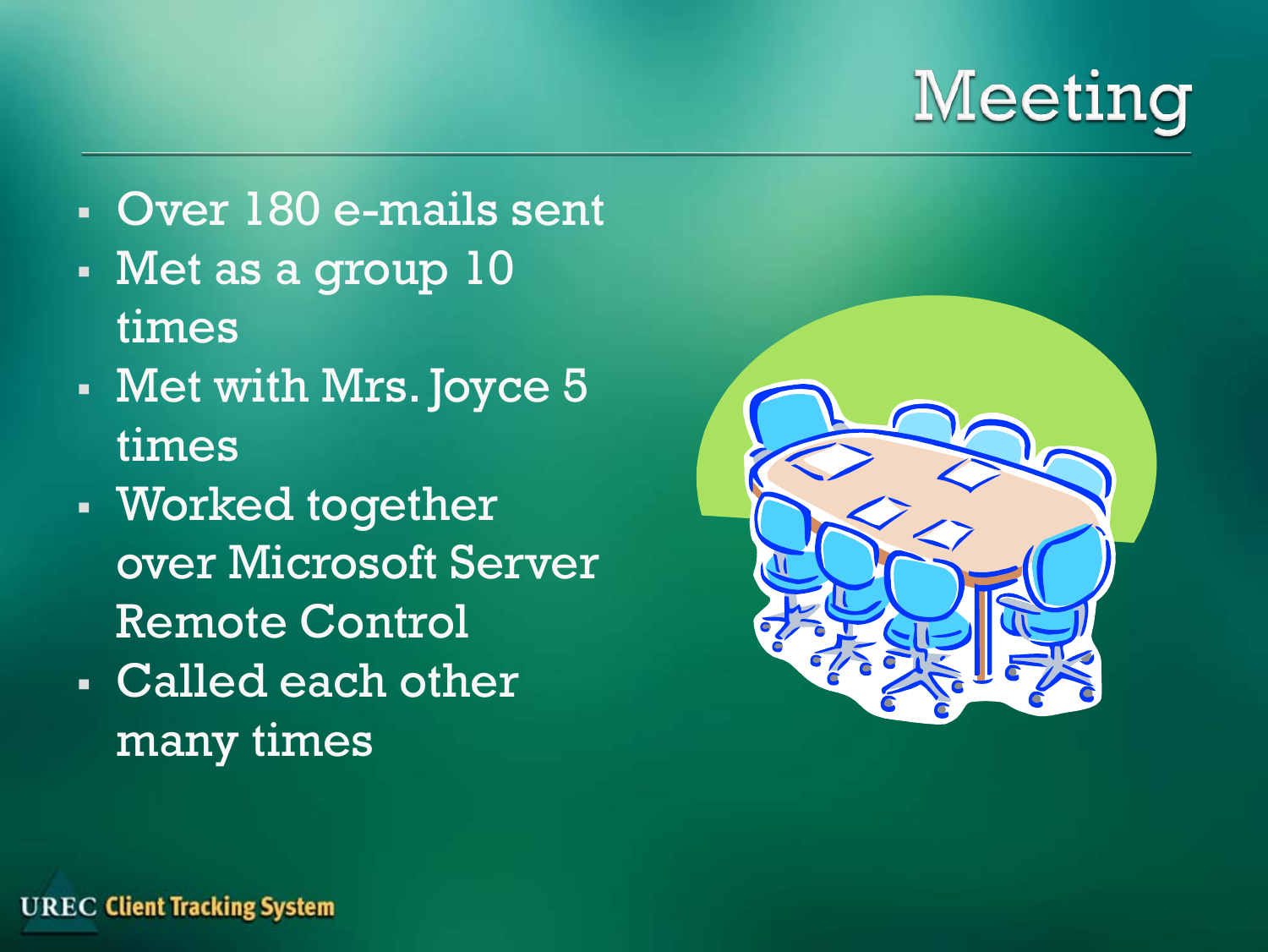# Design Environment

- Windows Server 2003
- Remote Desktop
- Visual Studio 2008 Professional Edition
- Microsoft SourceSafe
- .NET Framework with Visual Basic
- Microsoft SQL Server





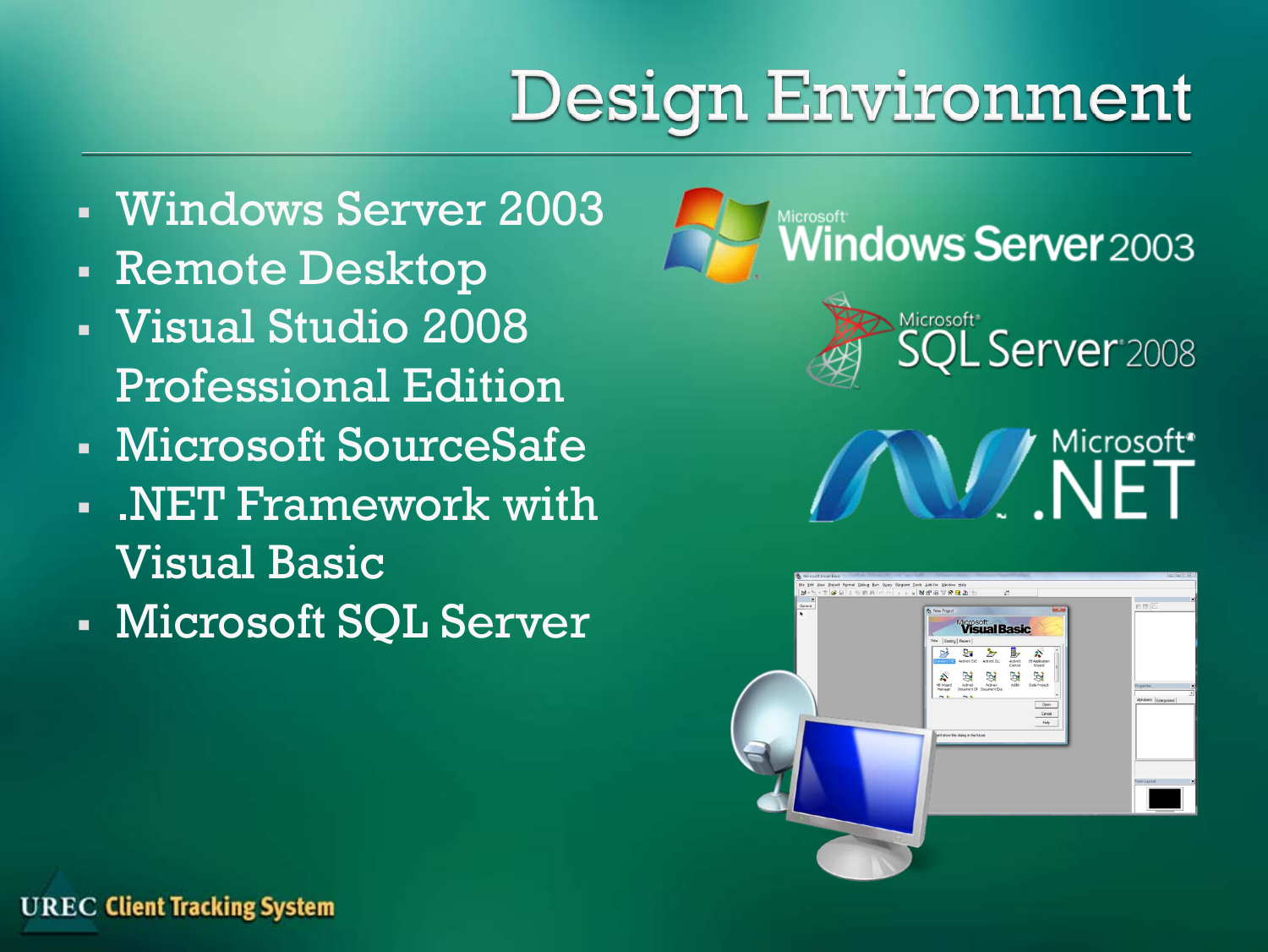

- Ensuring requirements were correct
	- Does a business need two owners
	- Missing e-mail for client
- Input validation
- Ensuring database is correct
	- Which entries are nullable
- **Graph corrections**
- Print formatting

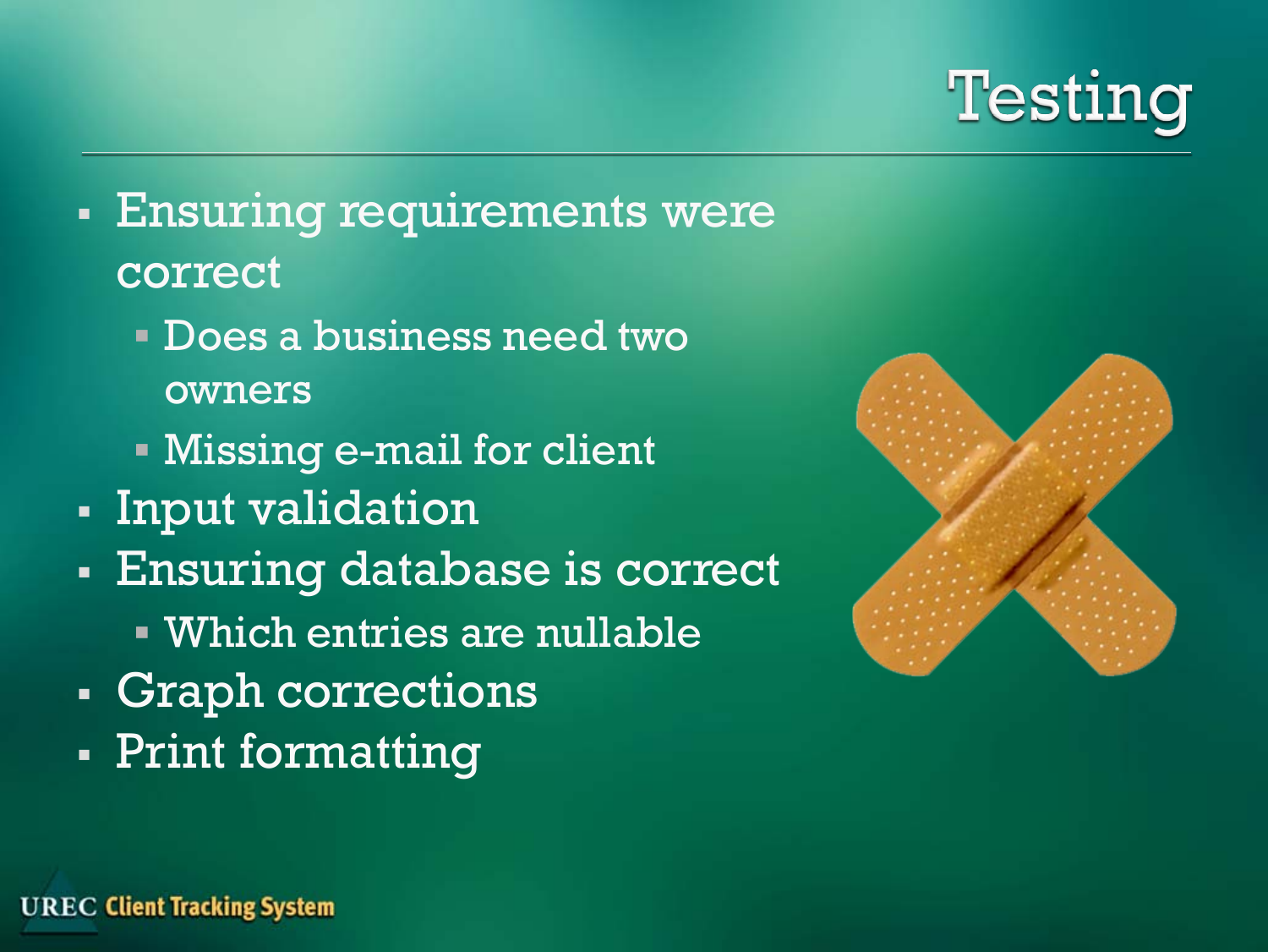# Live Demonstration

- Login
- Managing courses
	- Add courses
	- **Add/Remove student**
	- Attendance
- **Managing students** 
	- **Add/Remove student**
	- **Add/Remove business**
- Managing businesses
	- **Add/Remove business**
- Follow-ups
	- Add follow-up
	- View follow-ups
- Reports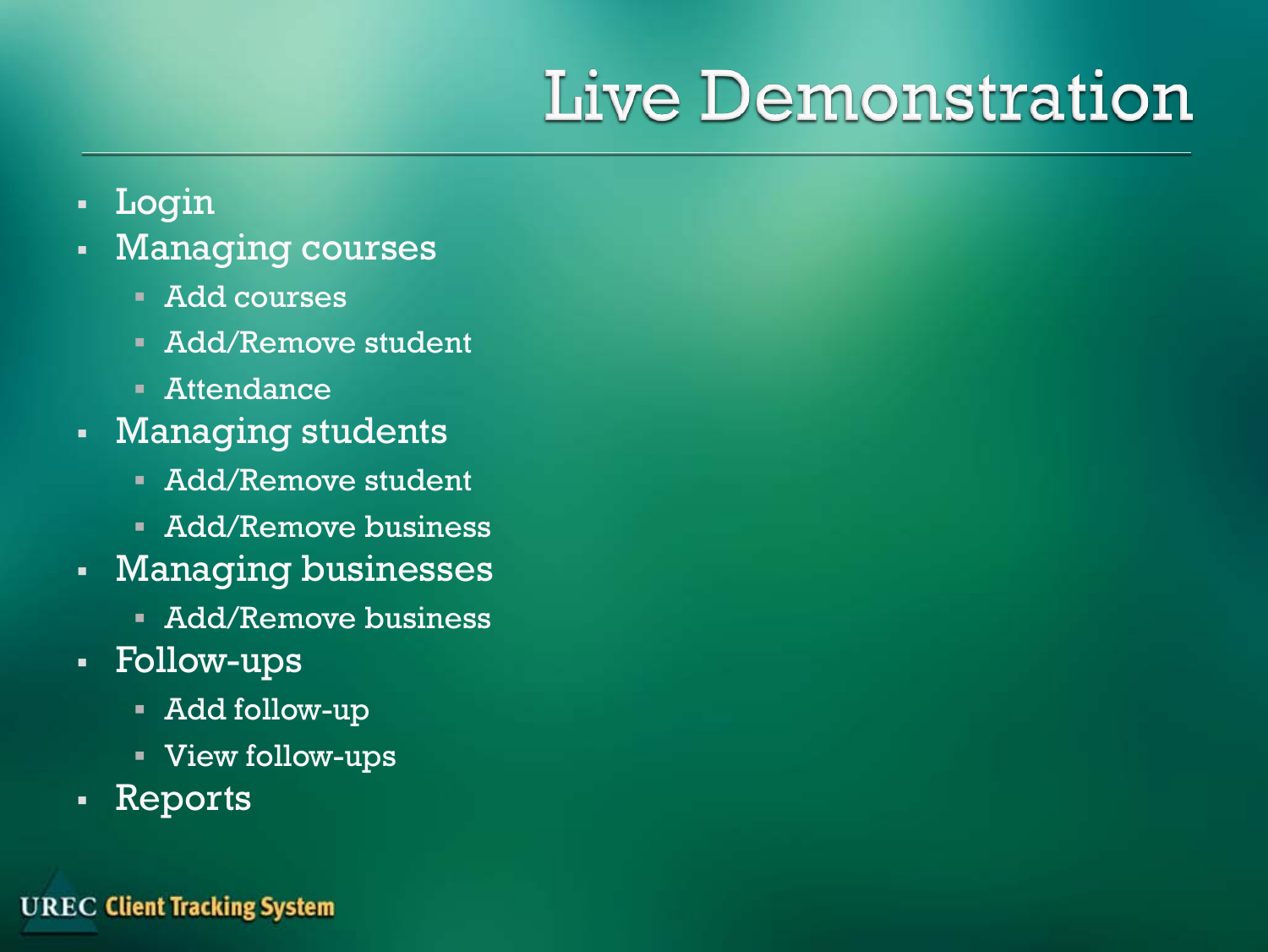

#### Install onto server for UREC